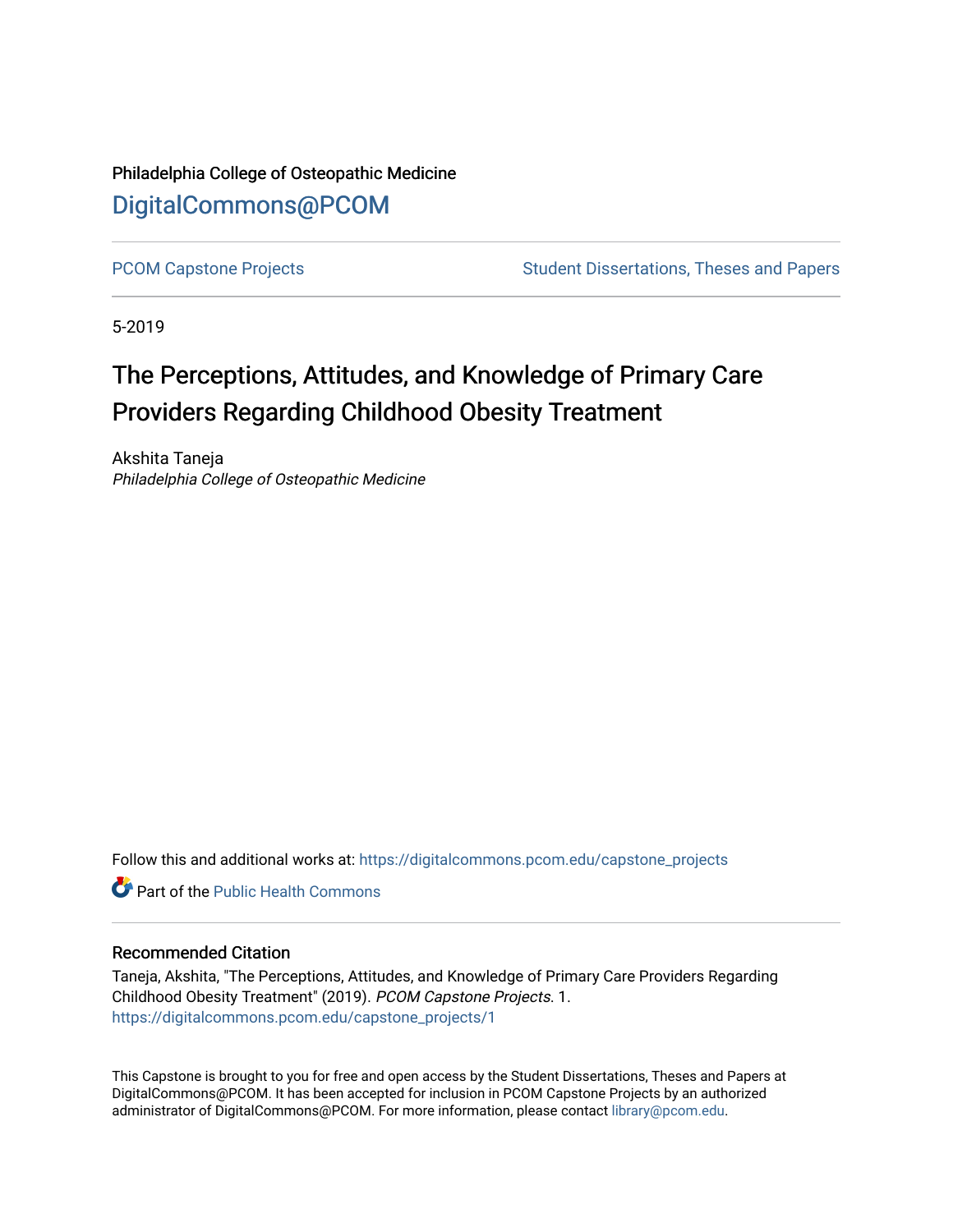The Perceptions, Attitudes, and Knowledge of Primary Care Providers Regarding Childhood

Obesity Treatment

Akshita Taneja

[at269006@pcom.edu](mailto:at269006@pcom.edu)

May 13<sup>th</sup>, 2019

A capstone submitted in partial fulfillment for the degree Master of Science in Biomedical

Sciences-Public Health Concentration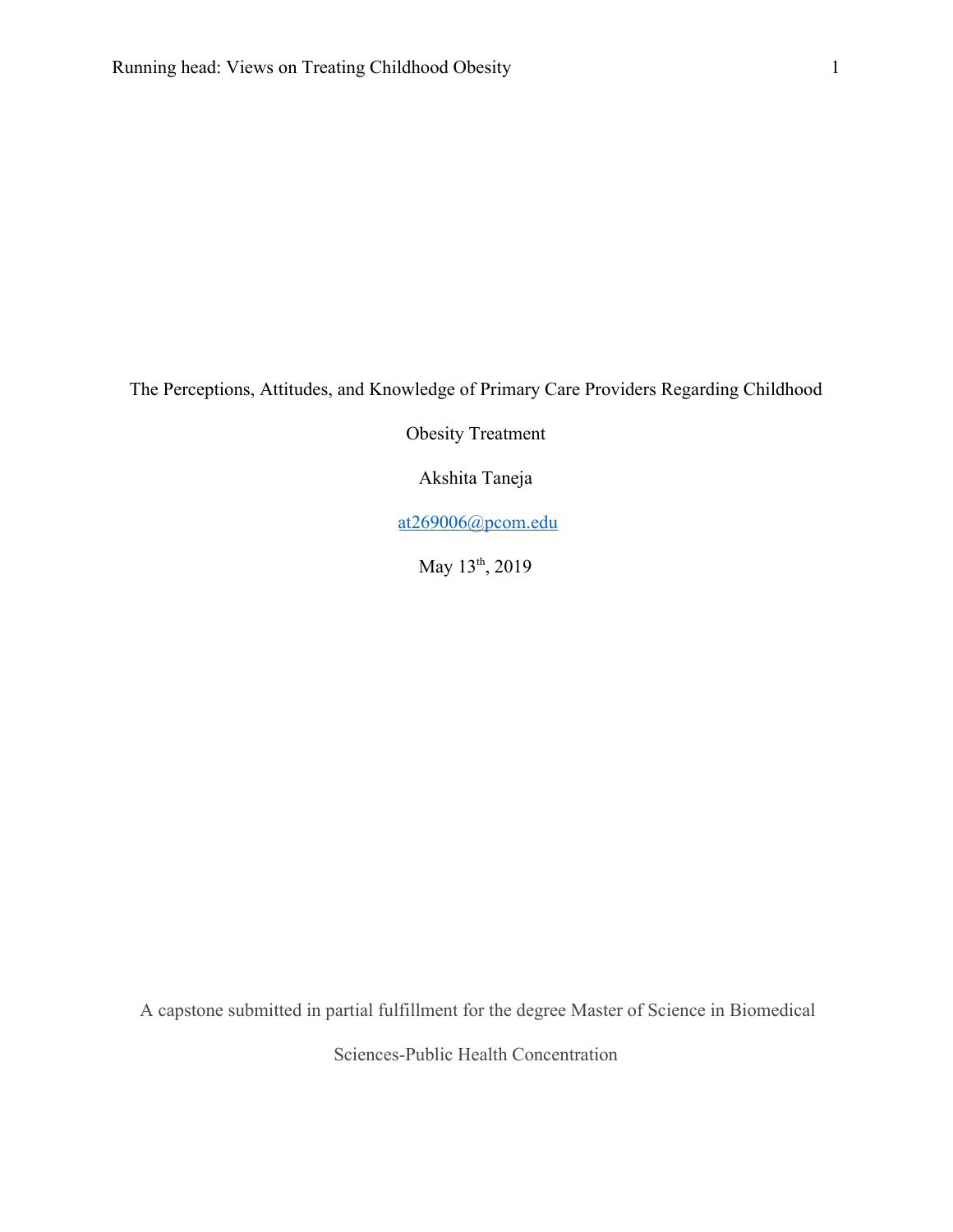#### Abstract

Childhood obesity is a persistent problem in the United States and can result in many health problems in adulthood. Primary Care Providers (PCPs) play a crucial role in treating obesity by providing family-based behavioral weight management counseling and by educating patients and their families about the health concerns associated with obesity. Despite the significant role that PCPs play within treating childhood obesity, little is known about PCPs' perceptions of their efficacy in treating this condition. Through individual semi-structured interviews, this study's aims were to obtain a greater understanding of PCPs': 1) perceptions of the education and training they received to treat childhood obesity; 2) perceptions of their abilities and efficacy in applying this knowledge to treat childhood obesity; and 3) approach to initiating conversations about obesity with families and strategies they employ to motivate families to take action about their child's weight status. Seven physicians were interviewed in person and one was interviewed via phone. The interview from six physicians were recorded, transcribed and then analyzed for common themes. This prospective, qualitative study established three key themes about PCPs' perceptions of childhood obesity (1) A well-established rapport and clear information about obesity percentiles are crucial to start conversations about childhood obesity, (2) A toxic environment is a major obstacle in the treatment of childhood obesity and (3) Physicians feel competent in providing diet/nutrition counseling and exercise counseling. Furthermore, this research identified potential improvements such as more patient-centered care that may help to improve treatment and related health outcomes.

*Keywords*: Primary Care Providers, Perceptions, Barriers, Childhood Obesity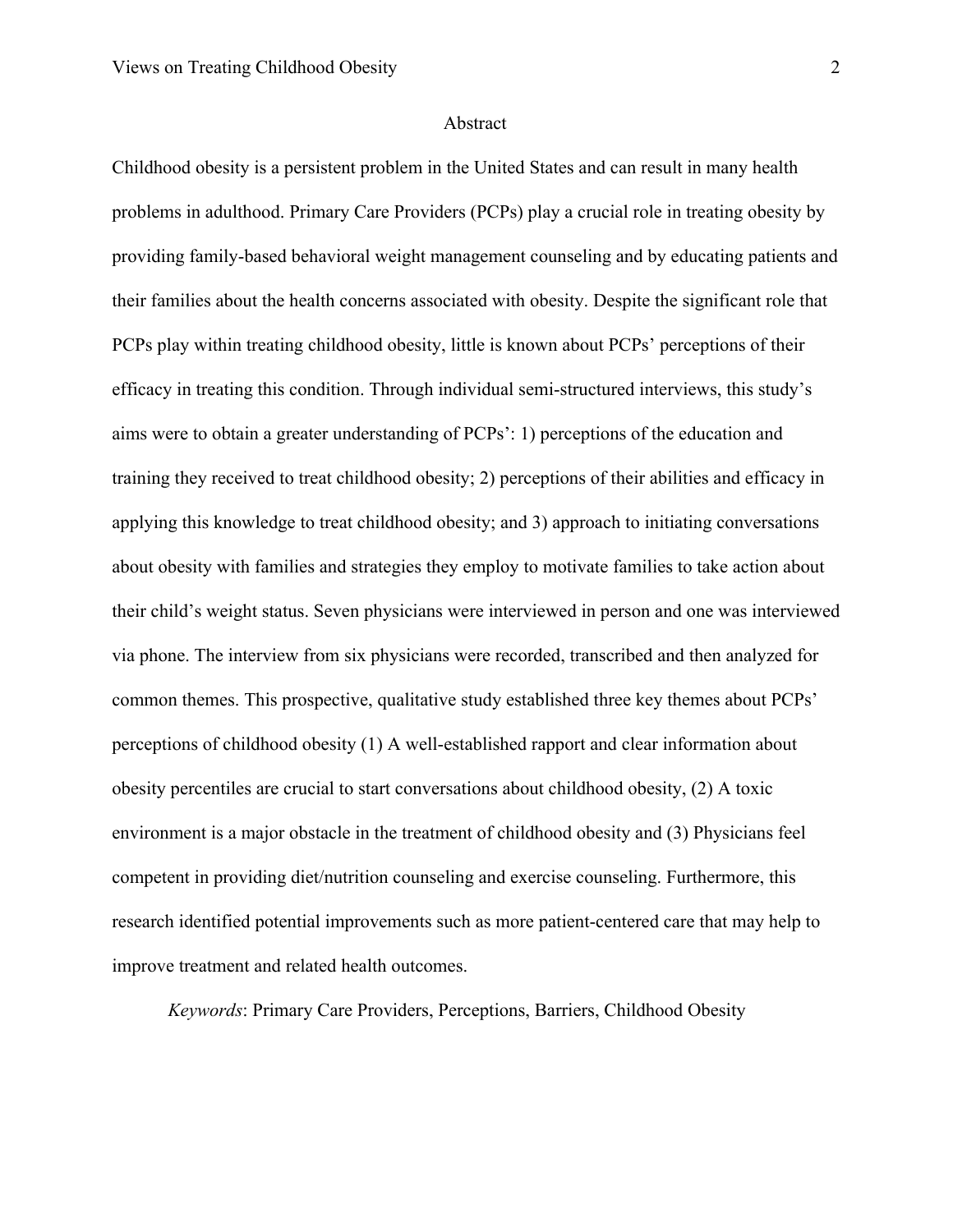## **Background:**

Childhood obesity is "a multisystem disease with potentially devastating consequences" [\(Ebbeling, Pawlak, & Ludwig, 2002\)](http://f1000.com/work/citation?ids=1396202&pre=&suf=&sa=0). As children who struggle with obesity grow older, they may face a multitude of chronic health conditions such as hypertension, hyperinsulinemia, asthma, and adverse psychosocial effects [\(Ebbeling et al., 2002\).](http://f1000.com/work/citation?ids=1396202&pre=&suf=&sa=0) Treatments and prevention plans that are geared to early detection and long-lasting results can help combat the epidemic of childhood obesity and prevent life-threatening consequences. The battle to treat childhood obesity involves the entire community all working together to combat this pervasive health problem that is affecting the United States.

In 2005, the United States Preventive Services Task Force (USPSTF) established that the Body Mass Index (BMI) percentile of an individual is a useful tool to determine obesity not only in adults but also in children [\(US Preventive Services Task Force et al., 2017\).](http://f1000.com/work/citation?ids=4072558&pre=&suf=&sa=0) BMI percentile is an easy way to diagnose obesity due to the ease of obtaining weight and height data for children. Children's BMI percentile is determined by comparing their height and weight and comparing it to children of matching age and sex. For children aged 2- 19 years, obesity is defined as a BMI at or above the 95<sup>th</sup> percentile [\(Warren et al., 2018\)](http://f1000.com/work/citation?ids=6202405&pre=&suf=&sa=0). The National Health and Nutrition Examination Survey (NHANES) estimates that within the United States, 18.5% of children aged 2-19 have obesity; this value is the highest rate ever documented by NHANES [\(Warren et al.,](http://f1000.com/work/citation?ids=6202405&pre=&suf=&sa=0) [2018\).](http://f1000.com/work/citation?ids=6202405&pre=&suf=&sa=0) Even more astounding is the fact that the overall obesity rate has more than tripled since the 1976-1980 NHANES data [\(Warren et al., 2018\).](http://f1000.com/work/citation?ids=6202405&pre=&suf=&sa=0)

At the city level in Philadelphia, the statistics are even more worrisome. In 2018, the Department of Public Health for the city of Philadelphia released a report predicting that the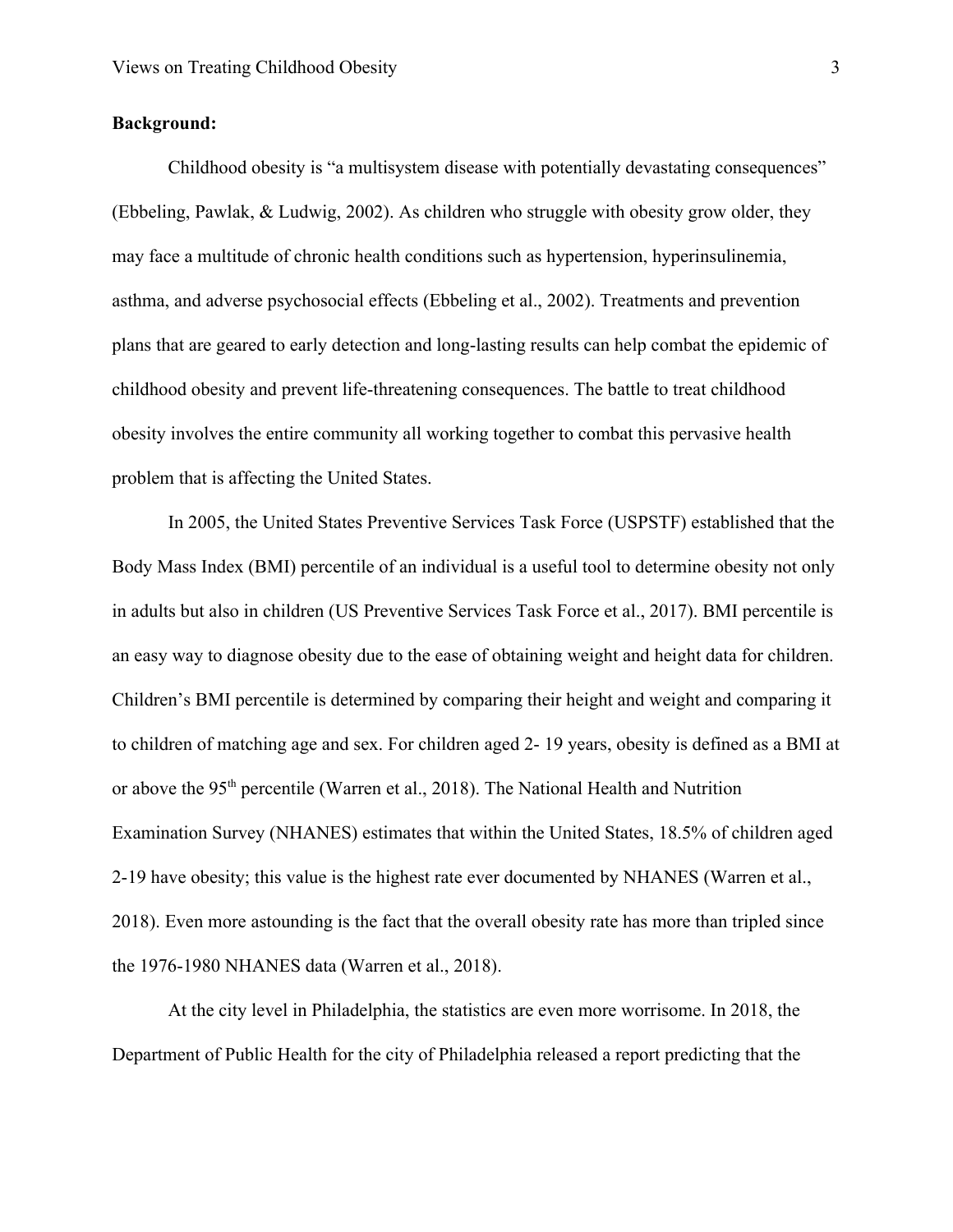current childhood obesity rate for the city was 21.9% for 5-18-year-olds [\(Health of the City](http://f1000.com/work/citation?ids=6212240&pre=&suf=&sa=0) [2018, n.d.\),](http://f1000.com/work/citation?ids=6212240&pre=&suf=&sa=0) placing Philadelphia's estimated childhood obesity rate higher than the national average. The city of Philadelphia has passed initiatives that take into account the role of schools, communities, and families in the battle against childhood obesity. This is a crucial step in treating obesity considering how there are many causes of obesity including social, environmental and genetic factors.

Social and environmental factors can result in behavioral changes that need to be addressed appropriately for treatment. Access to diets with "increased caloric consumption such as sugar-sweetened beverages, sweet snacks, fast food containing excess fat, large portion sizes, and high glycemic foods" can lead to the excess fat that is definitive of obesity [\(Kumar & Kelly,](http://f1000.com/work/citation?ids=3192730&pre=&suf=&sa=0) [2017\).](http://f1000.com/work/citation?ids=3192730&pre=&suf=&sa=0) Besides the increased consumption of certain highly caloric but nutrient poor foods, other environmental factors such as reduced physical activity and increased sedentary time in the digital age are also directly related to the prevalence of obesity in children [\(Kumar & Kelly,](http://f1000.com/work/citation?ids=3192730&pre=&suf=&sa=0) [2017\)](http://f1000.com/work/citation?ids=3192730&pre=&suf=&sa=0)*.* Along with these factors, an individual's genetics can also influence their predisposition to obesity. The genetics of a person may influence " the metabolism, by changing the body fat content and energy intake and energy expenditure" [\(Karnik & Kanekar, 2012\).](http://f1000.com/work/citation?ids=5724919&pre=&suf=&sa=0) Treatment needs to take into account the individual differences and the social and environmental factors that influence one's health.

Philadelphia has made great strides to take these various factors into account when implementing preventative measures. The city has successfully seen a "6.5% decline in the obesity rate for students in grades K-12 from 2006-07 to 2012-13" partly due to the initiatives that have opened new farmers' market, increased physical activity in schools, and increased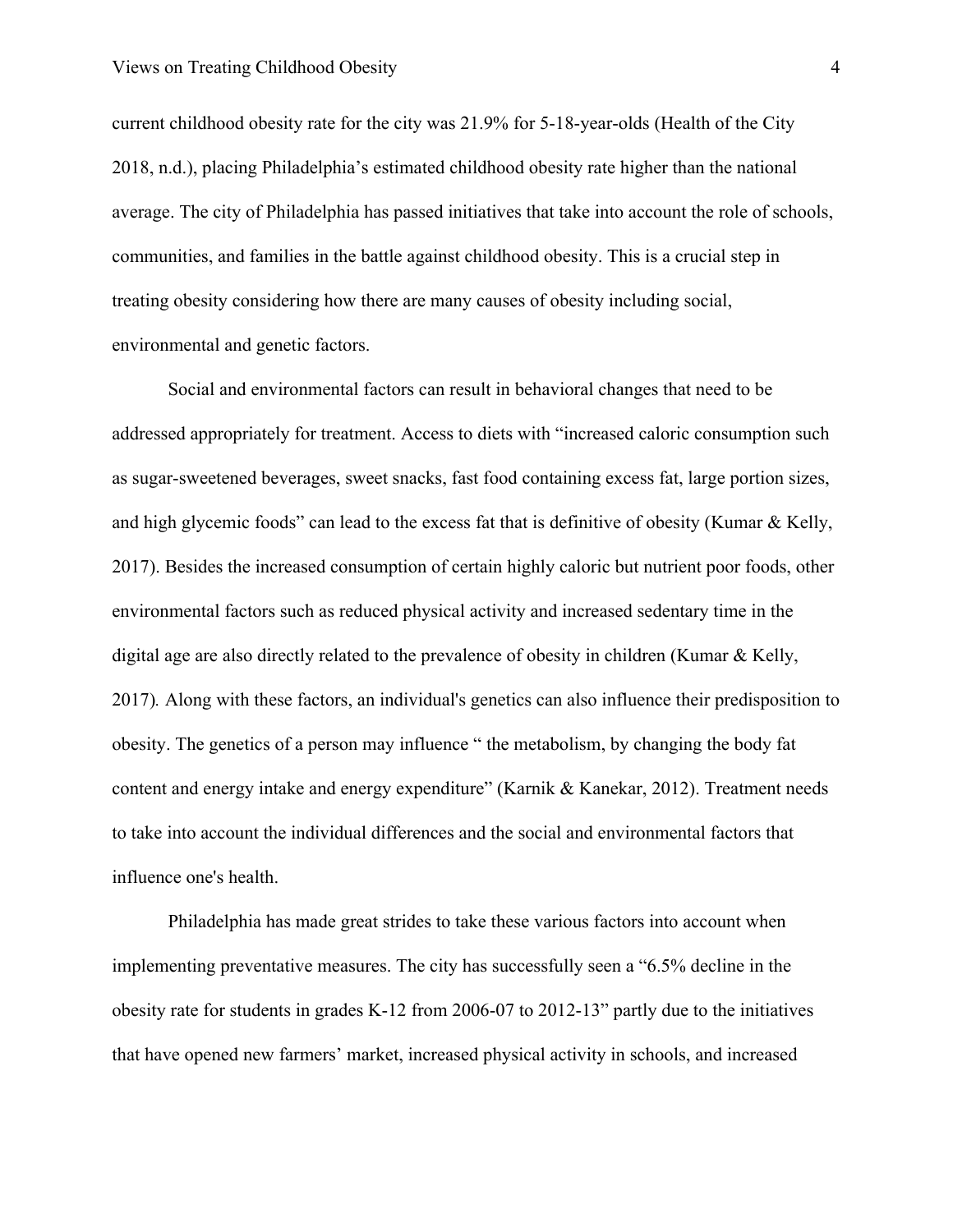access to healthier snacks and meals [\(CDC - Community Profile - Philadelphia, PA -](http://f1000.com/work/citation?ids=6229065,6228925&pre=&pre=&suf=&suf=&sa=0,0) [Communities Putting Prevention to Work, n.d.; Rate Decline: Philadelphia, Pennsylvania – The](http://f1000.com/work/citation?ids=6229065,6228925&pre=&pre=&suf=&suf=&sa=0,0) [State of Obesity, n.d.\)](http://f1000.com/work/citation?ids=6229065,6228925&pre=&pre=&suf=&suf=&sa=0,0). The city has demonstrated how schools, communities, and the environment can all be involved in improving children's health. The city has not, however, fully utilized the impact of primary care providers in treatment and prevention strategies. One of the first suggestions of Primary Care Providers (PCPs) is to advocate for children to eat less and be more physically active to lose weight [\(Ebbeling et al., 2002\).](http://f1000.com/work/citation?ids=1396202&pre=&suf=&sa=0) The primary treatment for obesity includes dietary adjustments, increased physical activity, and behavioral modifications, while secondary treatment can use pharmaceuticals or surgery [\(Rippe, McInnis, & Melanson, 2001\).](http://f1000.com/work/citation?ids=6228896&pre=&suf=&sa=0) Many of the recommendations require lifestyle changes on the part of the family, school, and community that these children eat, live and play in. Physicians can be instrumental in advising parents about appropriate diets while parents and schools are typically in charge of providing children with different meals.

Primary care providers can be instrumental in not only diagnosing childhood obesity but also providing parents with necessary information about healthful eating, activity patterns, body weight and connect them with the community resources [\(Sherwood et al., 2013\)](http://f1000.com/work/citation?ids=6228898&pre=&suf=&sa=0). Sherwood, et al., (2013) addresses just how community environment, schools, neighborhood context, primary care clinics, family environment, and child behavior all influence a child's weight status. Primary care physicians and primary care clinics can help provide a multidisciplinary approach to obesity treatment and weight management that can help patients get personalized treatment and care [\(Rippe et al., 2001\).](http://f1000.com/work/citation?ids=6228896&pre=&suf=&sa=0) In 2005, a combination of 15 national health care organization collaborated with the American Medical Association, CDC, and the Health Resources and Services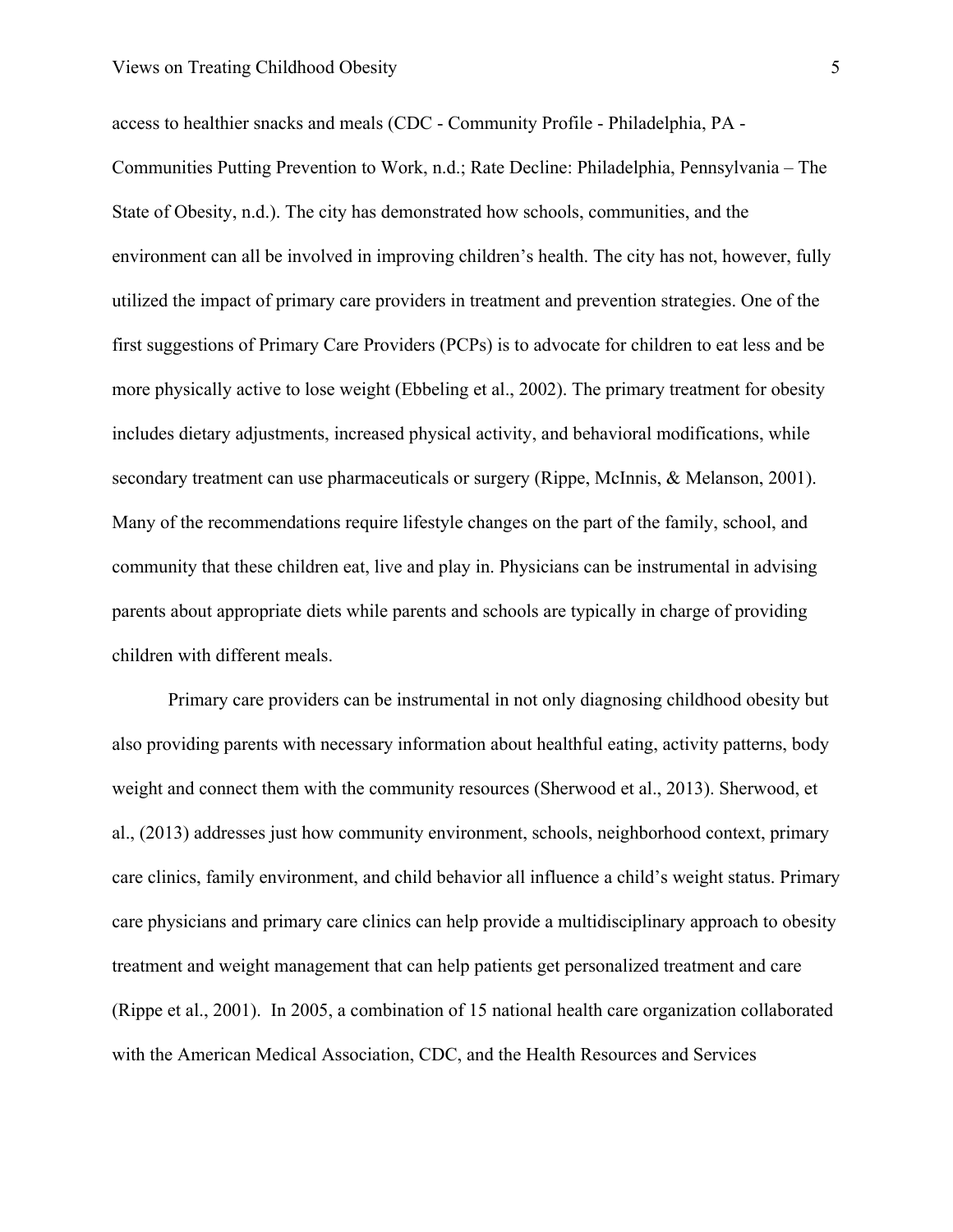Administration to form an expert committee which recommended a multidisciplinary approach within the primary care office as well as family involvement to treat and prevent childhood obesity [\(Jortberg et al., 2016\)](http://f1000.com/work/citation?ids=6229148&pre=&suf=&sa=0). Despite being aware of the value and importance that primary care providers can have in the treatment of childhood obesity, it is unclear as to how successful these PCPs are in providing appropriate care.

PCPs often encourage patients and their family to improve their diet but "only 14% of resident physicians reported being adequately trained to provide nutritional counseling" [\(Baute,](http://f1000.com/work/citation?ids=6229154&pre=&suf=&sa=0) [Sampath-Kumar, Nelson, & Basil, 2018\)](http://f1000.com/work/citation?ids=6229154&pre=&suf=&sa=0). This statistic is surprising considering how other research suggests that PCPs (about 81%) "claimed that they spent 11–20 min per well visit during the first 2 years, and 79% stated they discussed diet, nutrition, and exercise for greater than 3 minutes" [\(Spivack, Swietlik, Alessandrini, & Faith, 2010\)](http://f1000.com/work/citation?ids=2603415&pre=&suf=&sa=0). This same study demonstrated that out of the eighty pediatricians and seven nurse practitioners that responded to the questionnaire, only a minority correctly identified (26%) the definition and prevalence (9%) of children who are overweight [\(Spivack et al., 2010\).](http://f1000.com/work/citation?ids=2603415&pre=&suf=&sa=0) When PCPs are unable to even identify children who are overweight, and at a higher risk of obesity, it is difficult to expect them to provide adequate care. Even medical students identified student-centered actions (e.g., lack of knowledge) as a barrier to preventing and treating childhood obesity along with Patient-centered (e.g., lack of access), and health system-centered barriers (e.g., limited time) [\(Cooke, Ash, &](http://f1000.com/work/citation?ids=6236456&pre=&suf=&sa=0) [Goodell, 2017\).](http://f1000.com/work/citation?ids=6236456&pre=&suf=&sa=0) Cooke et al. (2017) went on further to identify that medical students did not see their role in treating and preventing childhood obesity and instead placed that responsibility onto parents and schools.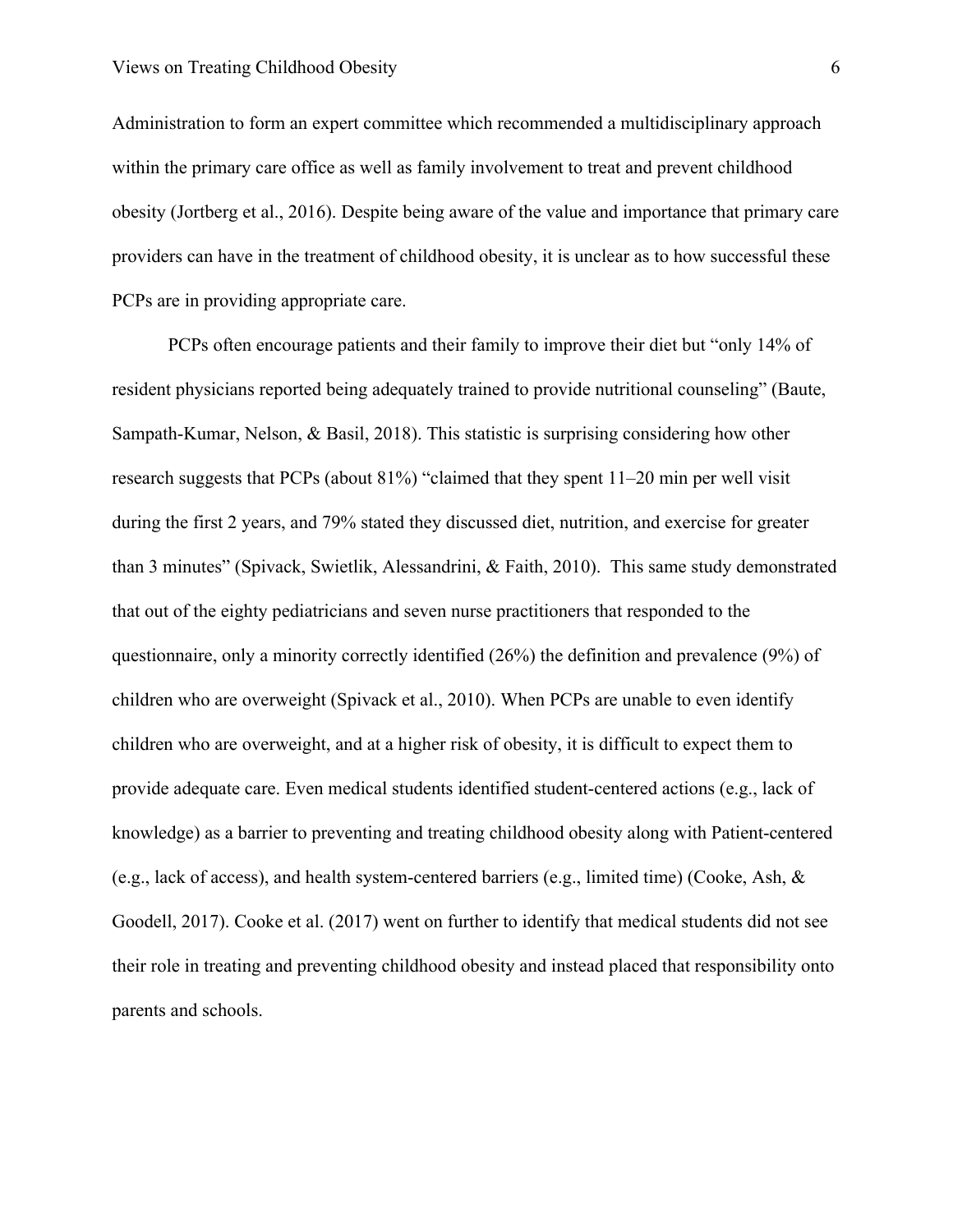This uncertain role of PCPs can lead to further confusion about how to treat and prevent childhood obesity. A comprehensive review of the literature provided a summary of the some of the roles of PCPs which includes monitoring weight status, healthy lifestyle promotion, community health education, participation in community initiatives, and policy advocacy among other things [\(Vine, Hargreaves, Briefel, & Orfield, 2013\)](http://f1000.com/work/citation?ids=6236465&pre=&suf=&sa=0). Effective communication is necessary to appropriately education patients about behavioral and lifestyle changes they can make to improve their health. A study funded by the American Academy of Family Physicians focused on providing more training to help PCPs approach the conversation of weight with patients [\(Shue, Whitt, Daniel, & Shue, 2016\).](http://f1000.com/work/citation?ids=6236471&pre=&suf=&sa=0) With additional education and training about communication, PCPs were able to make improvements in the weight management counseling rates [\(Shue et al. 2016\).](http://f1000.com/work/citation?ids=6236471&pre=&suf=&sa=0) PCPs are given significant responsibility in the fight against childhood obesity. Despite this vital role, some PCPs are not aware of how big of a responsibility they have and are ill-prepared to tackle this public health issue.

With PCPs having such an expansive and crucial role in the treatment and prevention of childhood obesity, it is vital to understand what their perceptions are on the education and training they receive, and their perceptions of their ability and efficacy to treat childhood obesity. Furthermore, it is essential to understand how PCPs initiate conversations about weight and obesity with their patients and motivate families to make long-lasting behavioral changes. This study aims to focus on the perceptions, attitudes and knowledge regarding childhood obesity treatment in physicians and physician assistants. The goal of this qualitative study was to better understand what resources and additional support PCPs need to better address the public health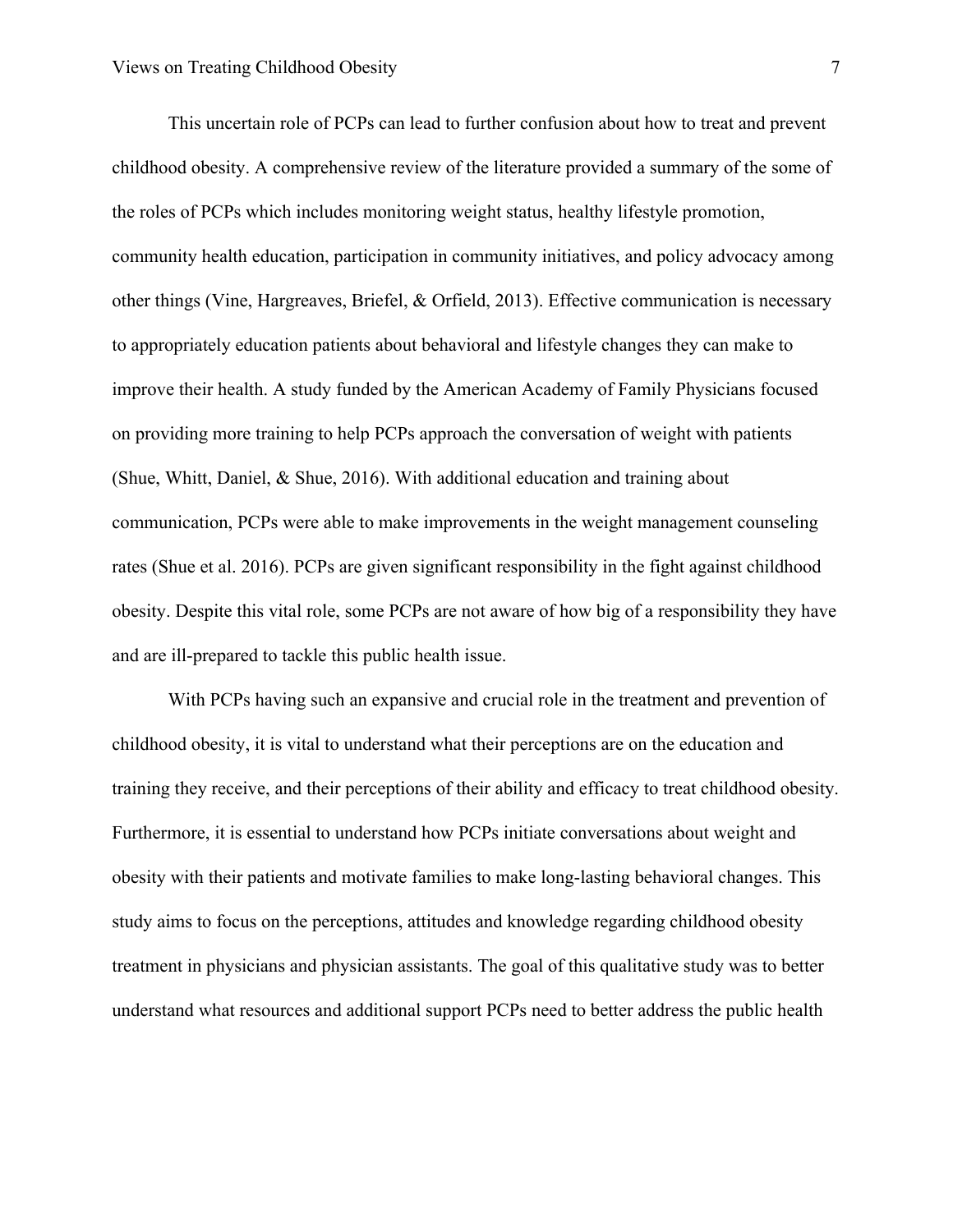problem of childhood obesity. Specifically, this study aimed to identify both barriers and solutions to these barriers that are feasible for PCPs when treating childhood obesity.

#### **Methods:**

## *Participants:*

Ten physicians and ten physician assistants that currently work, at an urban medical school healthcare center participated in a semi-structured interview. Individuals interviewed were either physicians or physician assistants; students, nurses, medical assistants, and other primary care providers were not included in this study. Furthermore, the physicians and physicians' assistants had to be employed at a Family Medicine or Pediatrics Clinic at one of the healthcare systems. The contact information of these individuals was obtained by referrals or the medical school's website. Participants provided verbal assent to participate in this anonymous study and for their interviews to be audiotaped and transcribed.

#### *Recruitment:*

Advisors in the medical school provided referrals to physicians to contact via email about the study.

## *Design:*

This prospective, qualitative study interviewed PCPs on childhood obesity, treatment, knowledge, and practice (N= 10-20). No Protected Health Information (PHI) was obtained.

#### *Procedure:*

Physicians and physician assistants were identified and contacted via email to determine interests and schedule interviews. PCPs who expressed interest in participating were screened for eligibility via phone or email. Prior to the interview, the student investigator explained the study.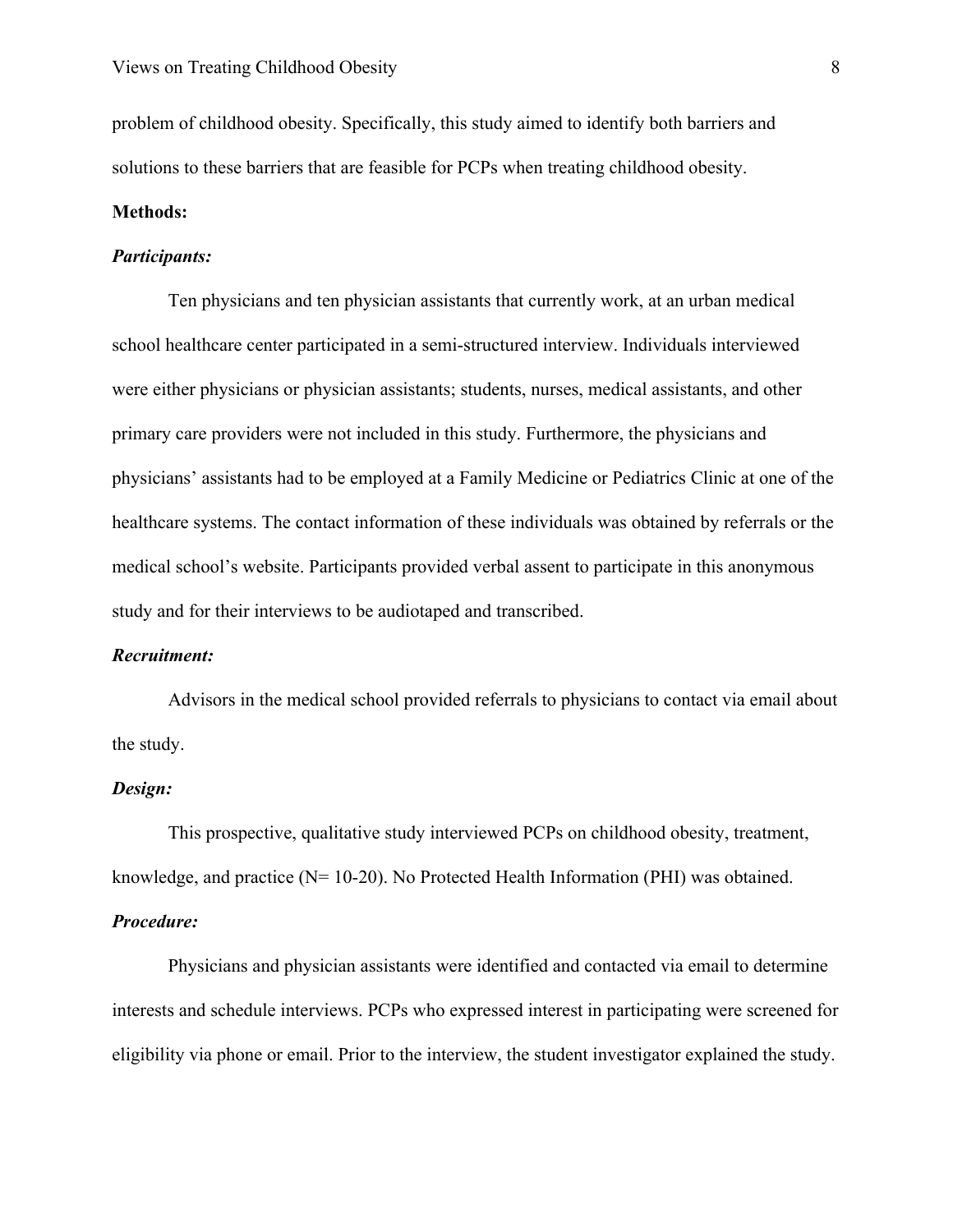Interview questions were asked in a semi-structured format and lasted 20-30 minutes in person or via the telephone. Some questions were open ended, while others involved 4-point Likert scale ratings from "Strongly Disagree" to "Strongly Agree." Questions about competence were taken from Bleich, Bennet, Gudzune, & Cooper's research (2012). Interviews were conducted by the student investigator and audio recorded (See Appendix A: Interview Questions).

Interviews were transcribed and coded for themes. Transcripts were reviewed for PHI, and any PHI deleted, including names of other providers, locations, etc. Descriptive statistics were used to report themes endorsed via interviews. A paper will be posted on to Digital Commons and audiotapes destroyed. This protocol (#H19-012X) was approved by the institution's Institutional Review Board.

#### **Results:**

Out of the 19 physicians contacted for an interview, three physicians responded declining to be interviewed, and eight responded agreeing to be interviewed (42.1%). From these eight interviews, two were not included in the data, as the interviews were not recorded due to lack of consent or investigator errors. Out of the five physician assistants contacted, two physicians assistants responded; however, they did not see patients, were working as administrators in the physician's assistant program, thus did not meet the screening eligibility for this study, and were not included in the study. A total of six interviews with physicians were included in analyses.

## *Sample Characteristics:*

Characteristics of the sample  $(n=6)$  are in Table 1. The majority of the participants had more than 20 years of practice (67%) and specialized in Family Medicine (83%).

## *Themes Identified:*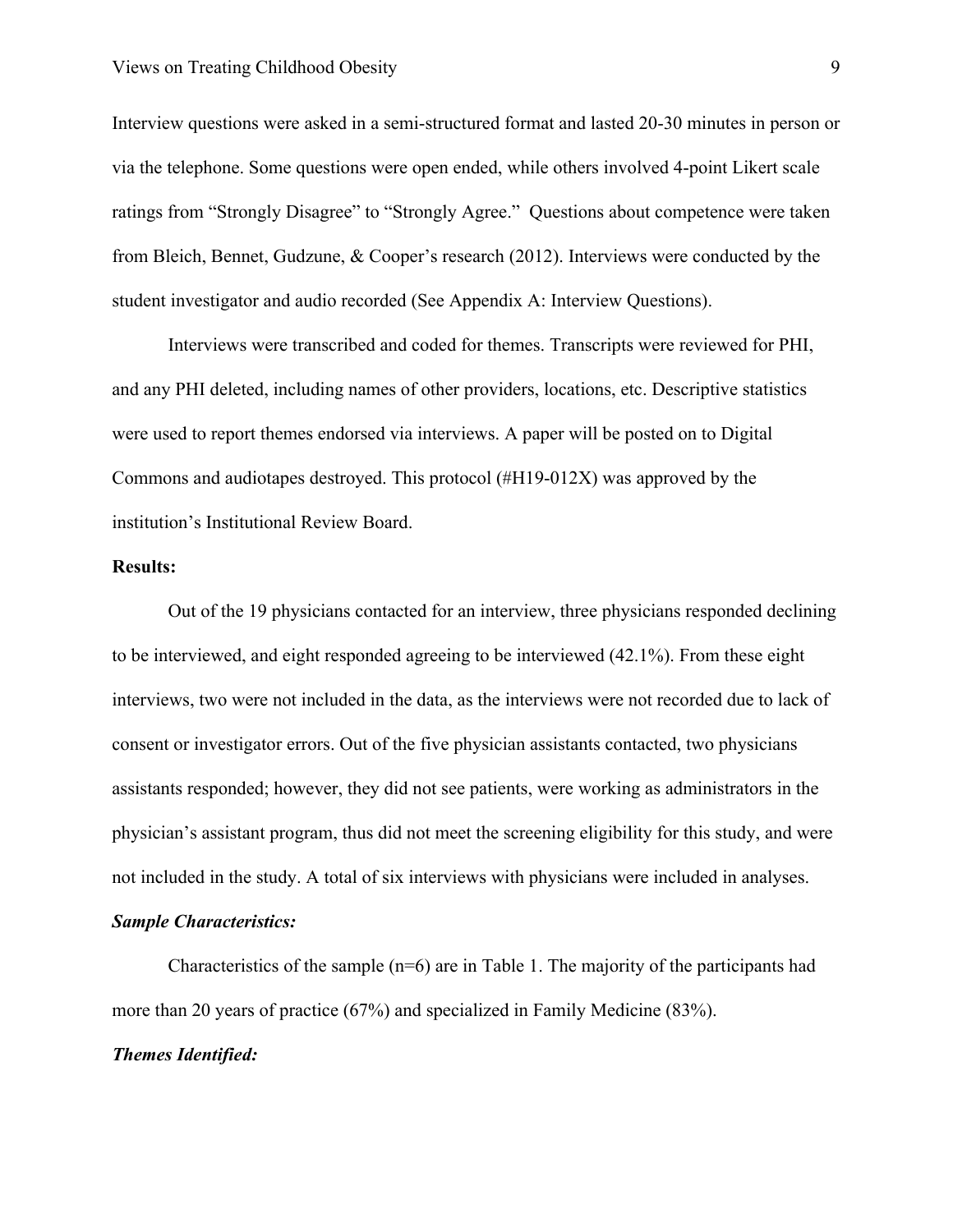## *Theme 1: A supportive physician attitude and knowledge about diagnosis criteria are crucial to initiate meaningful conversations about childhood obesity with families.*

In total, 83% of physicians highlighted the importance of developing rapport with patients as being a necessary process to enhance motivation for behavior change, particularly given the sensitive nature of weight-related conversations. One physician characterized the ideal patient-provider interaction as needing to be "matter a fact without being insulting, patronizing, or judgmental" (Physician 6). Physician 3 mentioned that "A lot of the patients and their families I don't have an ongoing relationship with or rapport to be able to say 'Hey I noticed your BMI is greater than 95th percentile for your age I think you would benefit from XYZ'". Another Physician (5) mentioned that "It's going to vary patient to patient and it also depends on my rapport on how I am going to approach this but I also try to make that conversation part of the visit".

 Similarly, 83% of physicians accurately described methods of diagnosing childhood obesity using BMI percentiles, and height and weight growth charts.

## *Theme 2: A toxic environment is a major obstacle in the treatment of childhood obesity.*

Notably, 100% of physicians highlighted the easy access to cheap and unhealthy food, or excessive advertising of unhealthy foods, as obstacles to families making healthier lifestyle changes. Further, 50% of physicians mentioned unsafe environments as an obstacle in children getting sufficient exercise and increasing their physical activity.

There is an environmental, their social determinants of health and if you can't eat right, you know if you don't have access to healthy food, people are going to eat what they can eat! What they can get! Then if you don't exercise even if you have the opportunity to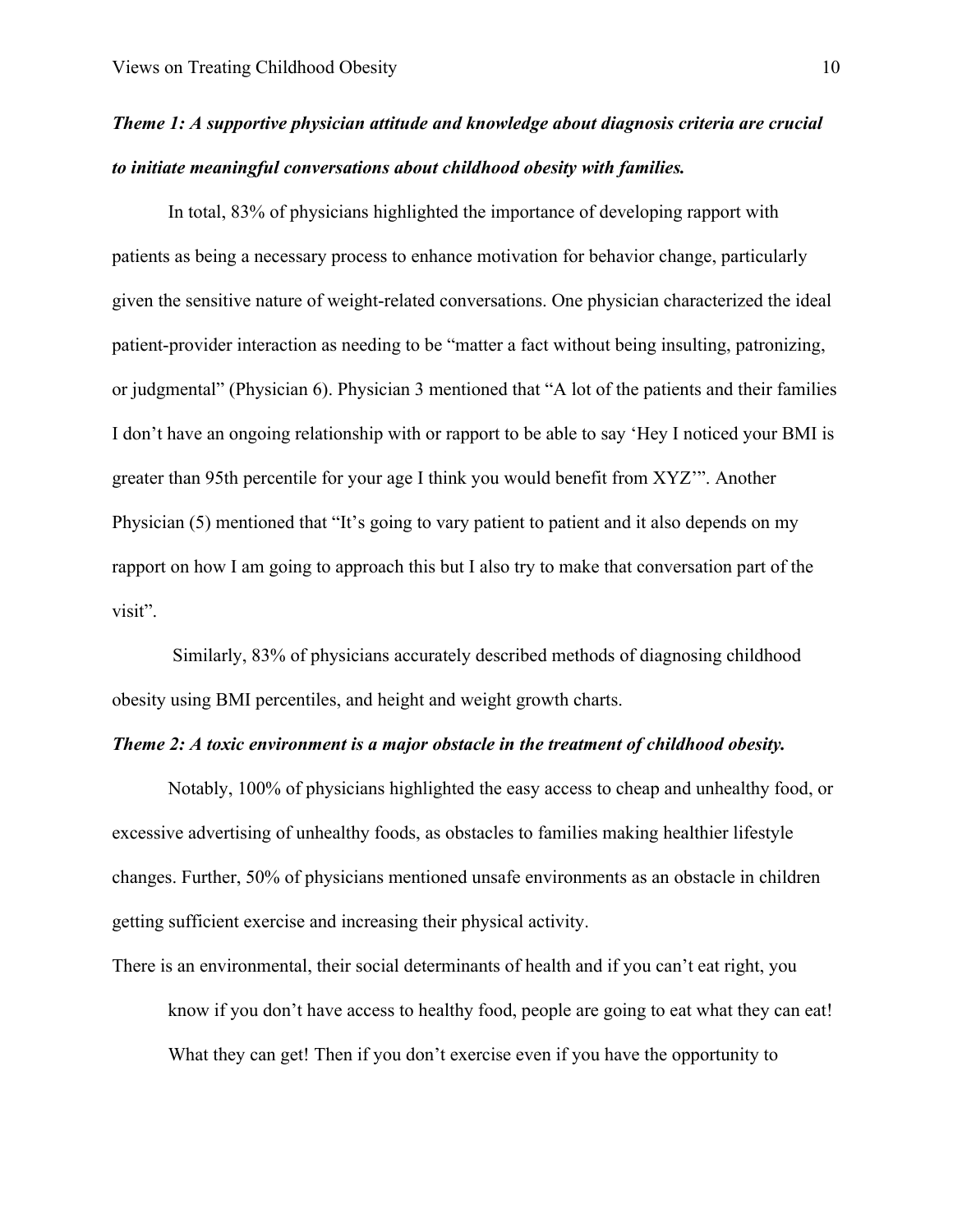exercise because you're just not aware…or no one on your street exercises, it's dangerous out there. How do you change that? (Physician 4).

A related, common subtheme was the role of families (especially parents and caretakers) in the conversation about how to improve their children's lifestyle. Physician 5 expressed that "Childhood obesity treatment is more of a lifestyle modification not so much for the child but for the family". Specifically, 83% of physicians emphasized the role of parents and caretakers in deciding the types of meals and snacks available to children and providing them with food. Physician 2:

I then try to educate both the patients if of age and I think you have to spend a lot of time on the parent because generally speaking, they are the people buying the food, encouraging the food, making the food and trying to find the exercise or making the kids do the exercise if it is there.

Unsurprisingly, all physicians (100%) emphasized the need for an increase in activity, while some (67%) went further to note the role that parents and caretakers can have in either increasing or restricting physical activity for their children. For example, physician 1 stated that, "The parents are concerned in some of the neighborhoods because they don't want kids to go out and play. Because they feel some of the neighborhoods are dangerous."

#### *Theme 3: Physicians feel competent in providing diet, nutrition and exercise counseling.*

Table 2 demonstrates the competence physicians feel in providing diet and exercise counseling based on Likert Scale ratings. Notably, 100% of physicians reported that they either "strongly or somewhat" agree that they are competent in providing behavioral counseling for childhood obesity. In contrast, 67% "somewhat disagreed" or "strongly disagreed" that they were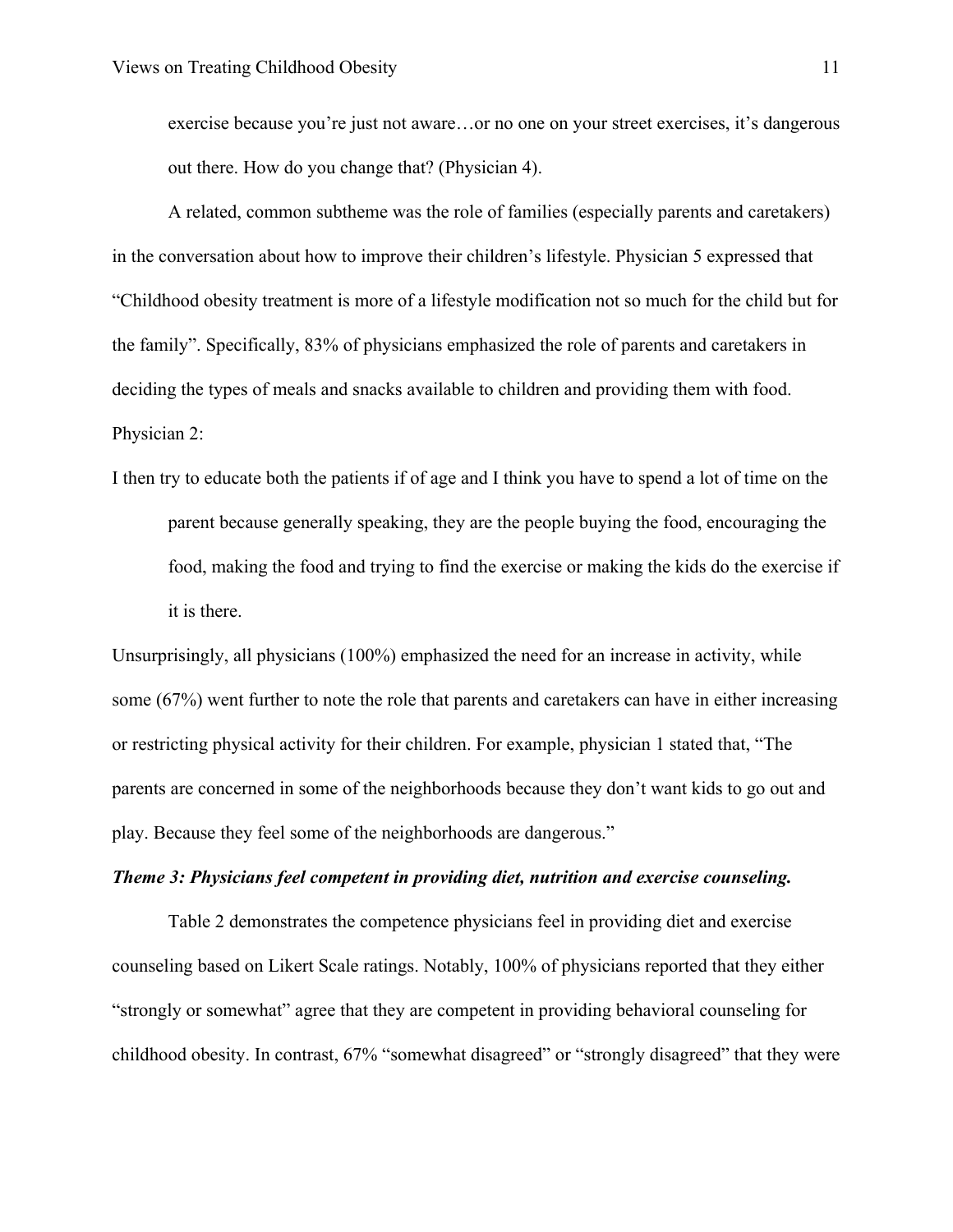successful in helping pediatric patients with obesity lose weight. Physicians identified various obstacles present that may be hindering them from being successful in helping patients with obesity lose weight, of which the top four are included in Table 3. Finally, 100% of physicians identified a lack of external support (from family, peers, or society) as a barrier to effective treatment and overall success in treatment.

#### **Discussion:**

The goal of this current study was to address the knowledge, attitudes, and perceptions of primary care physicians in treating childhood obesity. In terms of knowledge, the majority of physicians were correctly able to identify the anthropometric factors and BMI calculations necessary to provide a diagnosis of childhood obesity; this result directly contrasts previous research in which only 26% of physicians were able to define childhood overweight [\(Spivack et](http://f1000.com/work/citation?ids=2603415&pre=&suf=&sa=0) [al., 2010\).](http://f1000.com/work/citation?ids=2603415&pre=&suf=&sa=0) This difference may be due to a varying physician population and a physicians overall competency. For this study, all the physicians interviewed were a part of the PCOM Healthcare Center which provides care in urban environment of Philadelphia. The study by Spivack et al (2010) was also conducted in Philadelphia but included physicians who worked in the Children's Hospital of Philadelphia's (CHOP) urban, suburban and rural centers. This discrepancy in location may impact the type of patients a physician may see and their experience with certain diseases. Furthermore, this study had a smaller physician population that was interviewed  $(n=6)$ whereas, the study by Spivack et al. (2010) received responses from 80 physicians. In addition, only physicians who felt competent in providing information about childhood obesity may have agreed to be interviewed. The research conducted by Spivack et al (2010) consisted of an online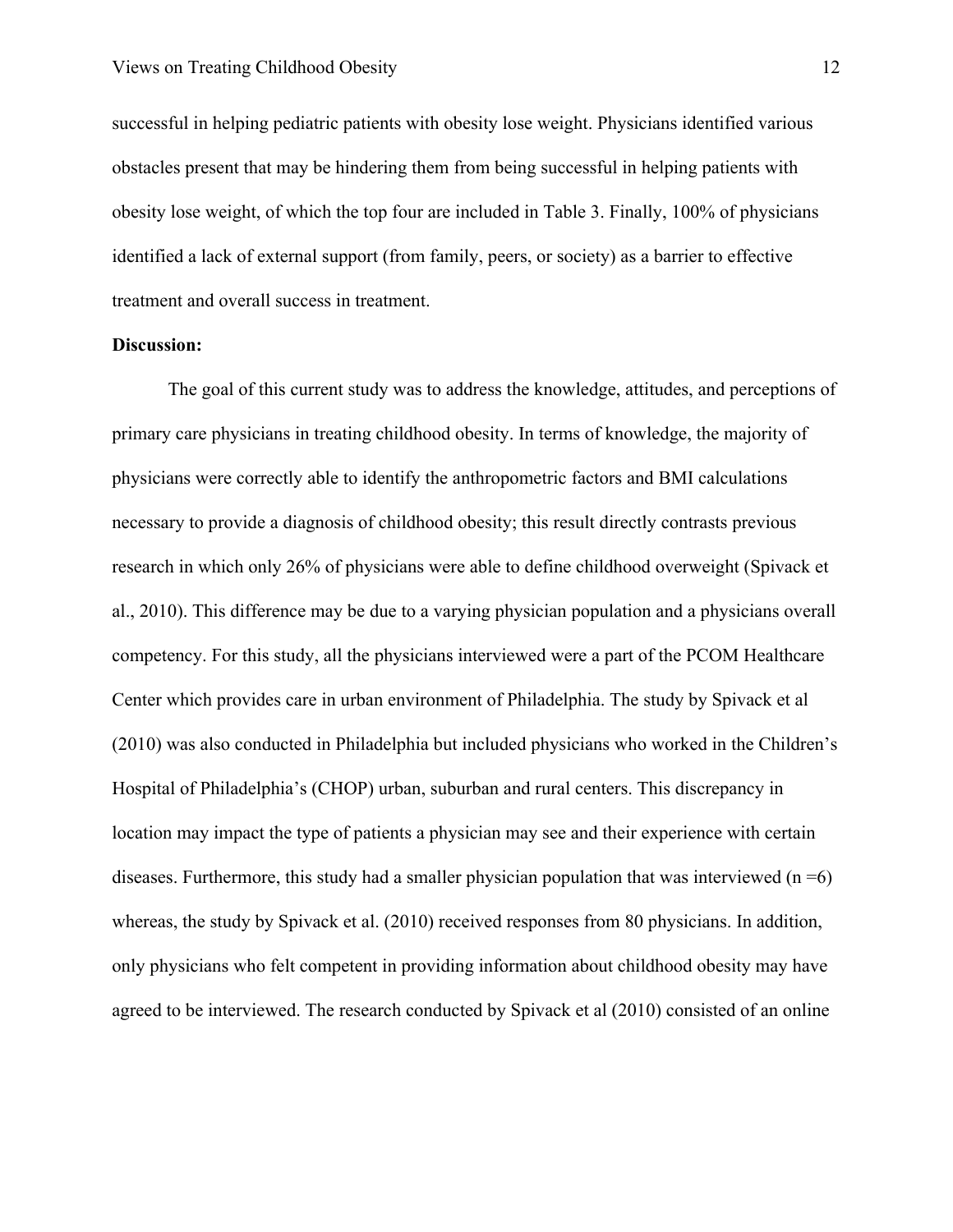survey that was completed in about 10 minutes and thus may have resulted in more physician responses as it was easier to complete and did not require an in person interview.

Secondly, physicians reported a lack of success of childhood obesity treatment despite reporting that they felt competent in treating this condition. All of the physicians felt competent in their ability to provide diet and exercise counseling. This contrasts greatly with previous research which highlighted how "only 14% of resident physicians reported being adequately trained to provide nutritional counseling" [\(Baute, Sampath-Kumar, Nelson, & Basil, 2018\).](http://f1000.com/work/citation?ids=6229154&pre=&suf=&sa=0) The consensus of the physician's competency in providing counseling raises the question of whether further educational changes within the medical school curriculum is needed to improve the success of treatment. The perception that these physicians have of their ability speaks to how the solution to improving childhood obesity rates may not lie with altering education for physicians, but instead emphasizing ways that physicians can be supportive. Interestingly, despite having a high competency in providing counseling, only 33% felt that they were successful in their patients losing weight. This discrepancy among their perception of their knowledge, and ability to counsel and the real success emphasizes the need for more improvement in treatment that addresses the patient's' environment and provides ways for patients and their families to get continuity of care. Physicians own perceptions of their competency highlighted the need for novel solutions to address the various barriers within treatment to childhood obesity.

Whereas previous research with medical students identified lack of knowledge as a barrier in preventing and treating childhood obesity (along with other barriers), these licensed and practicing physicians did not highlight knowledge about the condition as a major barrier to treatment success [\(Cooke, Ash, & Goodell, 2017\).](http://f1000.com/work/citation?ids=6236456&pre=&suf=&sa=0) Physicians instead consistently reported the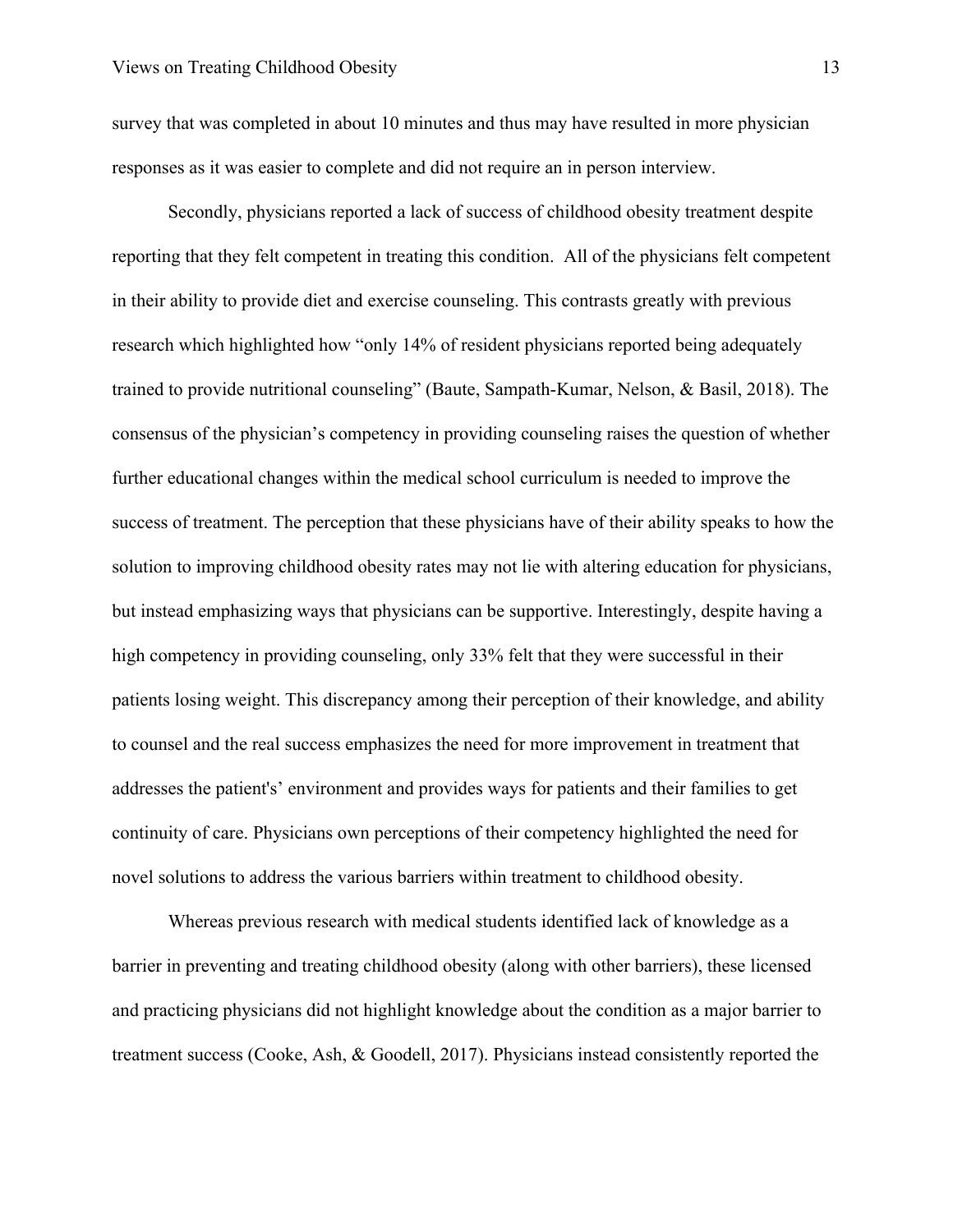#### Views on Treating Childhood Obesity 14

toxic environment (unhealthy food access, sedentary lifestyle), in conjunction with a lack of external support, as notable barriers to treatment success. The environment that a child grows in can substantially shape a child's health. A toxic environment, where the family has consistent, easy access to unhealthy fast food, a lack of access to or emphasis on sufficient physical activity, and a lack of familial or external support in healthier lifestyle options, were reasons that physicians provided for the gap between their high competence in knowing how to treat childhood obesity and their low efficacy in actually effecting change. The lack of external support can be seen as a lack of support to make healthier decisions from family, peers, and society. All the physicians mentioned how situations unrelated to the child's motivation can shape and mold their health. External support is necessary when a family decides to make considerable lifestyle changes. Peer pressure can cause children to make unhealthy meal choices, while the lack of time due to a busy life schedule can make fast food choices seem more appealing to parents. The concept of lack of external support is a significant barrier in treatment for childhood obesity matches with how childhood obesity is a health problem that is impacted by so many factors within society. Finally, several additional barriers are noteworthy. Physicians cited personal motivation as well as insurance limitations, as obstacles to effective treatment of childhood obesity.

This study had several limitations. First, our sample was very small and from only one physician group; therefore, generalizability to the greater physician population is limited. Additionally, the physicians who agreed to participate (42.1%) may be more challenged, or feel more competent, in treating childhood obesity than physicians who declined participation. Finally, all data were self-reported and Likert scales created by the investigator.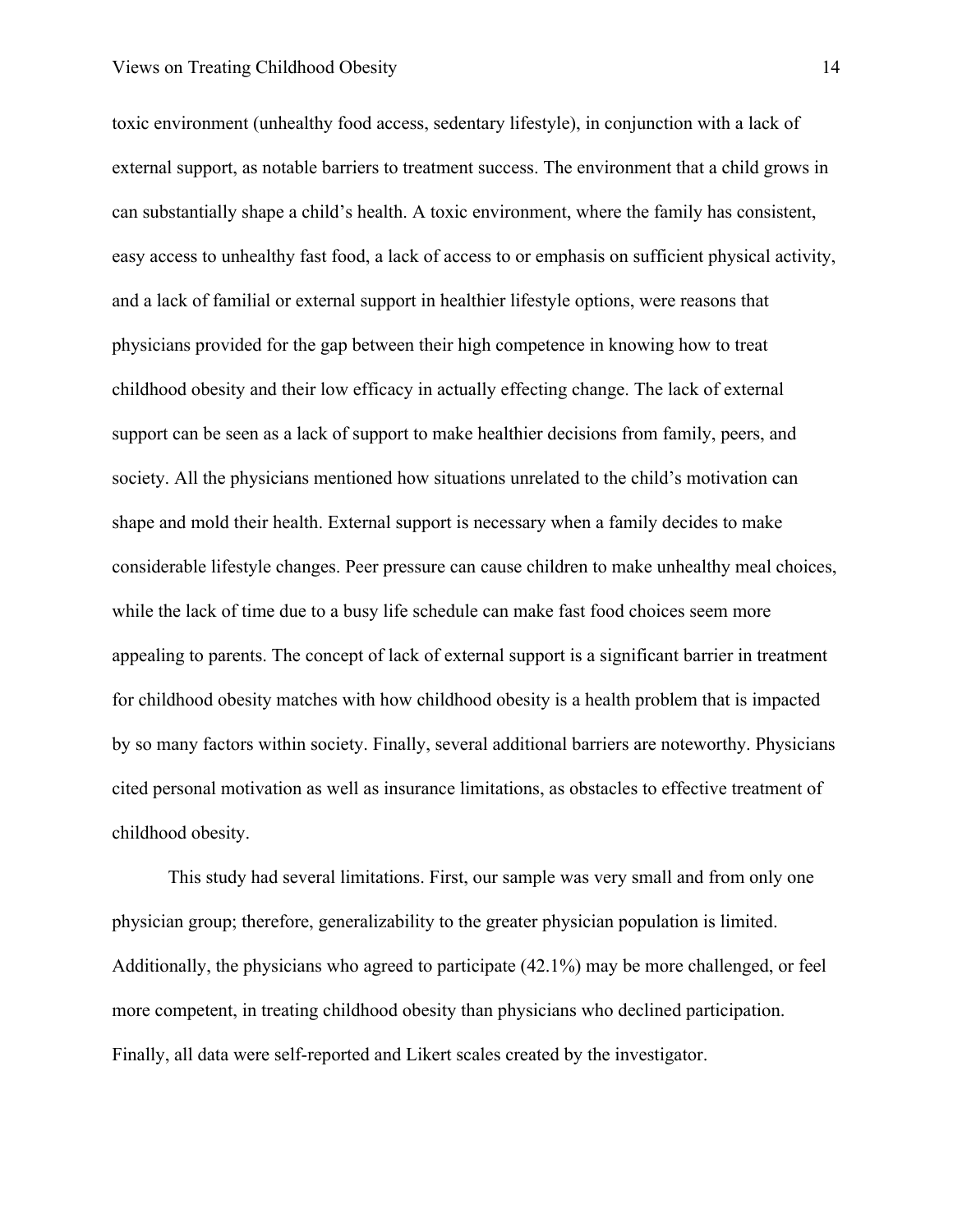## **Conclusion:**

Not only are physicians aware of the appropriate diagnostic criteria for childhood obesity, but they are also aware of the major obstacles that prevent their pediatric patients from making lifestyle changes to improve their health. Despite reporting high competence with providing nutritional and exercise counseling, physicians attributed other external barriers to the lack of success in reducing their patient weight. With childhood obesity being a problem with such dire long-term consequences, it is crucial to develop solutions that genuinely address the barriers identified. This small study creates the groundwork for future research questions and concepts to be addressed by primary care providers. Physicians identified the need for more resources within the clinic or physician extenders that can help produce more positive results. For instance, implementing more patient-centered hospital programs can potentially give patients access to nutritionists, physical therapists or even nurses who could provide them with more in-depth information and knowledge about nutrition and exercise without creating insurance issues. More resources need to be spent not on educating physicians, but instead providing families with the support they need to make the necessary lifestyle changes.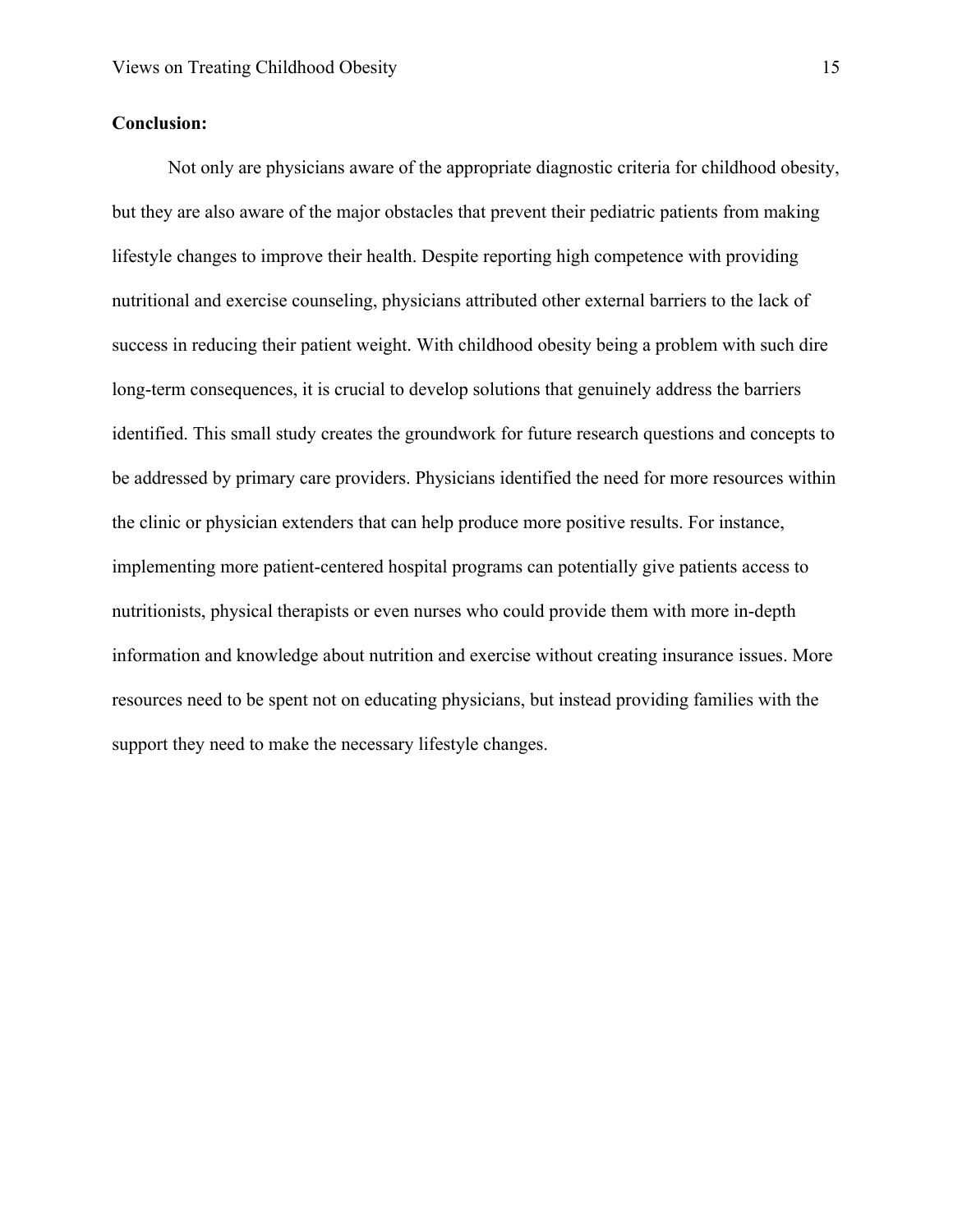## References

- [Baute, V., Sampath-Kumar, R., Nelson, S., & Basil, B. \(2018\). Nutrition Education for the](http://f1000.com/work/bibliography/6229154) [Health-care Provider Improves Patient Outcomes.](http://f1000.com/work/bibliography/6229154) *[Global Advances in Health and](http://f1000.com/work/bibliography/6229154) Medicine [: Improving Healthcare Outcomes Worldwide](http://f1000.com/work/bibliography/6229154)*[,](http://f1000.com/work/bibliography/6229154) *[7](http://f1000.com/work/bibliography/6229154)*[, 2164956118795995.](http://f1000.com/work/bibliography/6229154) [https://doi.org/10.1177/2164956118795995](http://f1000.com/work/bibliography/6229154)
- [Bleich, S. N., Bennett, W. L., Gudzune, K. A., & Cooper, L. A. \(2012\). National survey of US](http://f1000.com/work/bibliography/6348810) [primary care physicians' perspectives about causes of obesity and solutions to improve care.](http://f1000.com/work/bibliography/6348810) *[BMJ Open](http://f1000.com/work/bibliography/6348810)*[,](http://f1000.com/work/bibliography/6348810) *[2](http://f1000.com/work/bibliography/6348810)*[\(6\). https://doi.org/10.1136/bmjopen-2012-001871](http://f1000.com/work/bibliography/6348810)
- [CDC Community Profile Philadelphia, PA Communities Putting Prevention to Work. \(n.d.\).](http://f1000.com/work/bibliography/6228925) [Retrieved from](http://f1000.com/work/bibliography/6228925)

[https://www.cdc.gov/nccdphp/dch/programs/communitiesputtingpreventiontowork/commun](http://f1000.com/work/bibliography/6228925) [ities/profiles/both-pa\\_philadelphia.htm](http://f1000.com/work/bibliography/6228925)

- [Cooke, N. K., Ash, S. L., & Goodell, L. S. \(2017\). Medical students' perceived educational](http://f1000.com/work/bibliography/6236456) [needs to prevent and treat childhood obesity.](http://f1000.com/work/bibliography/6236456) *[Education for Health](http://f1000.com/work/bibliography/6236456)*[,](http://f1000.com/work/bibliography/6236456) *[30](http://f1000.com/work/bibliography/6236456)*[\(2\), 156–162.](http://f1000.com/work/bibliography/6236456) [https://doi.org/10.4103/efh.EfH\\_57\\_16](http://f1000.com/work/bibliography/6236456)
- [Ebbeling, C. B., Pawlak, D. B., & Ludwig, D. S. \(2002\). Childhood obesity: public-health crisis,](http://f1000.com/work/bibliography/1396202) [common sense cure.](http://f1000.com/work/bibliography/1396202) *[The Lancet](http://f1000.com/work/bibliography/1396202)*[,](http://f1000.com/work/bibliography/1396202) *[360](http://f1000.com/work/bibliography/1396202)*[\(9331\), 473–482.](http://f1000.com/work/bibliography/1396202) [https://doi.org/10.1016/S0140-6736\(02\)09678-2](http://f1000.com/work/bibliography/1396202)

[Health of the City 2018. \(n.d.\). Retrieved from](http://f1000.com/work/bibliography/6212240)

[https://www.phila.gov/documents/health-of-the-city/](http://f1000.com/work/bibliography/6212240)

[Jortberg, B. T., Rosen, R., Roth, S., Casias, L., Dickinson, L. M., Coombs, L., … Dickinson, W.](http://f1000.com/work/bibliography/6229148) [P. \(2016\). The fit family challenge: A primary care childhood obesity pilot intervention.](http://f1000.com/work/bibliography/6229148)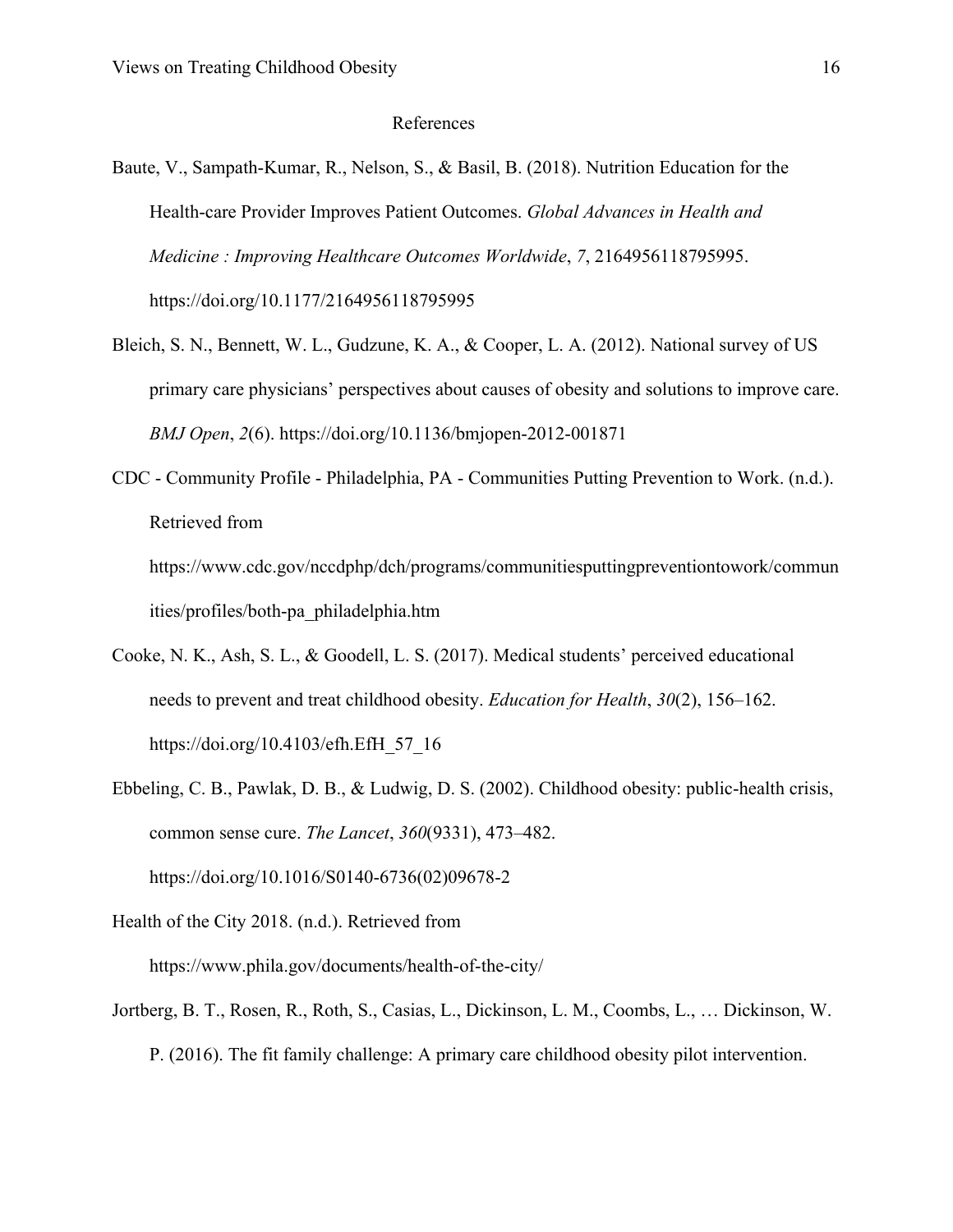*[Journal of the American Board of Family Medicine](http://f1000.com/work/bibliography/6229148)*[,](http://f1000.com/work/bibliography/6229148) *[29](http://f1000.com/work/bibliography/6229148)*[\(4\), 434–443.](http://f1000.com/work/bibliography/6229148)

[https://doi.org/10.3122/jabfm.2016.04.150238](http://f1000.com/work/bibliography/6229148)

- [Karnik, S., & Kanekar, A. \(2012\). Childhood obesity: a global public health crisis.](http://f1000.com/work/bibliography/5724919) *[International](http://f1000.com/work/bibliography/5724919) [Journal of Preventive Medicine](http://f1000.com/work/bibliography/5724919)*[,](http://f1000.com/work/bibliography/5724919) *[3](http://f1000.com/work/bibliography/5724919)*[\(1\), 1–7.](http://f1000.com/work/bibliography/5724919)
- [Kumar, S., & Kelly, A. S. \(2017\). Review of childhood obesity: from epidemiology, etiology,](http://f1000.com/work/bibliography/3192730) [and comorbidities to clinical assessment and treatment.](http://f1000.com/work/bibliography/3192730) *[Mayo Clinic Proceedings](http://f1000.com/work/bibliography/3192730)*[,](http://f1000.com/work/bibliography/3192730) *[92](http://f1000.com/work/bibliography/3192730)*[\(2\),](http://f1000.com/work/bibliography/3192730) [251–265. https://doi.org/10.1016/j.mayocp.2016.09.017](http://f1000.com/work/bibliography/3192730)
- [Rate Decline: Philadelphia, Pennsylvania The State of Obesity. \(n.d.\). Retrieved from](http://f1000.com/work/bibliography/6229065) [https://stateofobesity.org/stories/pennsylvania-philadelphia/](http://f1000.com/work/bibliography/6229065)
- [Rippe, J. M., McInnis, K. J., & Melanson, K. J. \(2001\). Physician involvement in the](http://f1000.com/work/bibliography/6228896) [management of obesity as a primary medical condition.](http://f1000.com/work/bibliography/6228896) *[Obesity Research](http://f1000.com/work/bibliography/6228896)*[,](http://f1000.com/work/bibliography/6228896) *[9 Suppl 4](http://f1000.com/work/bibliography/6228896)*[,](http://f1000.com/work/bibliography/6228896) [302S–311S. https://doi.org/10.1038/oby.2001.135](http://f1000.com/work/bibliography/6228896)
- [Sherwood, N. E., French, S. A., Veblen-Mortenson, S., Crain, A. L., Berge, J., Kunin-Batson, A.,](http://f1000.com/work/bibliography/6228898) [… Senso, M. \(2013\). NET-Works: Linking families, communities and primary care to](http://f1000.com/work/bibliography/6228898) [prevent obesity in preschool-age children.](http://f1000.com/work/bibliography/6228898) *[Contemporary Clinical Trials](http://f1000.com/work/bibliography/6228898)*[,](http://f1000.com/work/bibliography/6228898) *[36](http://f1000.com/work/bibliography/6228898)*[\(2\), 544–554.](http://f1000.com/work/bibliography/6228898) [https://doi.org/10.1016/j.cct.2013.09.015](http://f1000.com/work/bibliography/6228898)
- [Shue, C. K., Whitt, J. K., Daniel, L., & Shue, C. B. \(2016\). Promoting conversations between](http://f1000.com/work/bibliography/6236471) [physicians and families about childhood obesity: evaluation of physician communication](http://f1000.com/work/bibliography/6236471) [training within a clinical practice improvement initiative.](http://f1000.com/work/bibliography/6236471) *[Health Communication](http://f1000.com/work/bibliography/6236471)*[,](http://f1000.com/work/bibliography/6236471) *[31](http://f1000.com/work/bibliography/6236471)*[\(4\),](http://f1000.com/work/bibliography/6236471) [408–416. https://doi.org/10.1080/10410236.2014.963785](http://f1000.com/work/bibliography/6236471)
- [Spivack, J. G., Swietlik, M., Alessandrini, E., & Faith, M. S. \(2010\). Primary care providers'](http://f1000.com/work/bibliography/2603415) [knowledge, practices, and perceived barriers to the treatment and prevention of childhood](http://f1000.com/work/bibliography/2603415)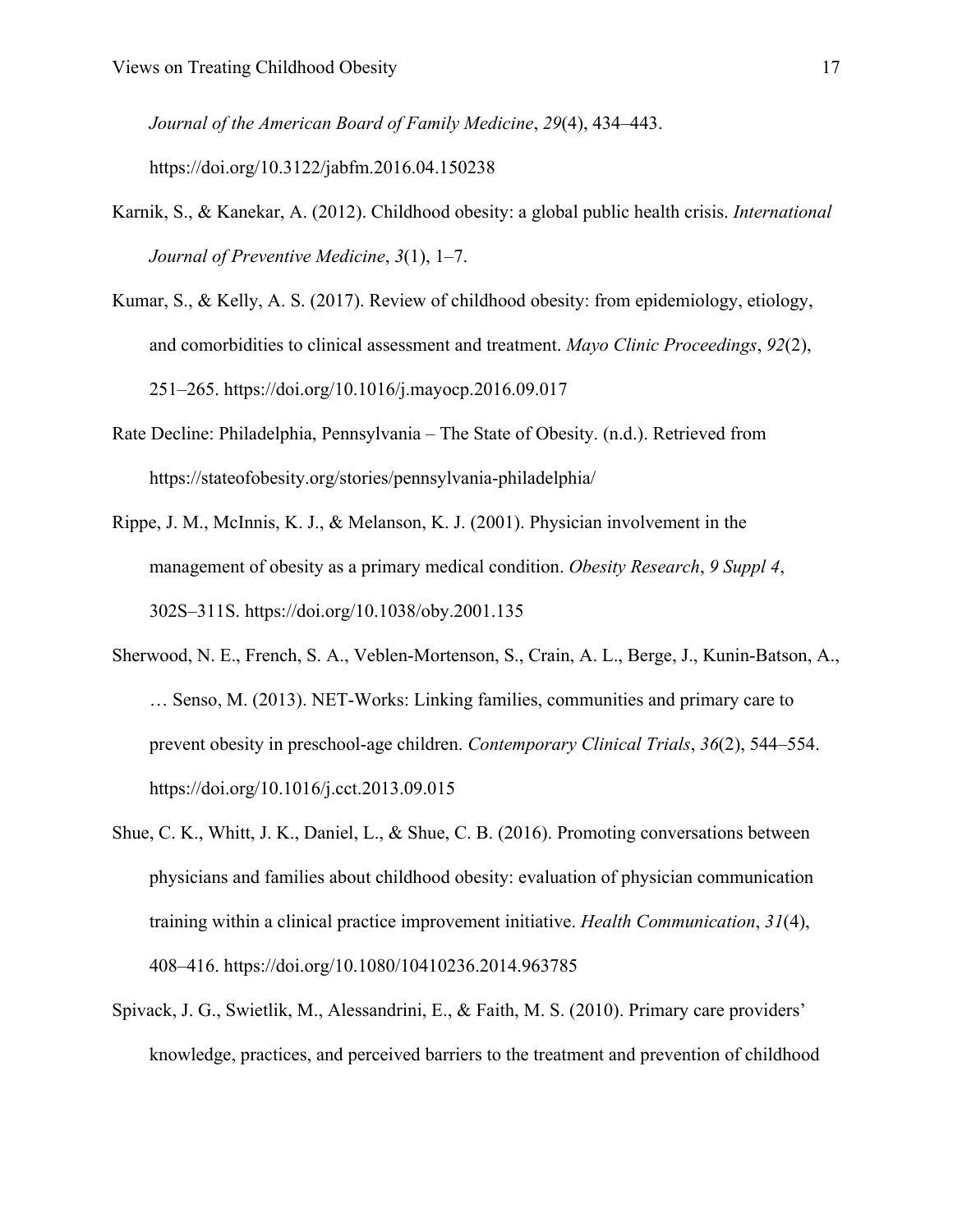[obesity.](http://f1000.com/work/bibliography/2603415) *[Obesity](http://f1000.com/work/bibliography/2603415)*[,](http://f1000.com/work/bibliography/2603415) *[18](http://f1000.com/work/bibliography/2603415)*[\(7\), 1341–1347. https://doi.org/10.1038/oby.2009.410](http://f1000.com/work/bibliography/2603415)

- [US Preventive Services Task Force, Grossman, D. C., Bibbins-Domingo, K., Curry, S. J., Barry,](http://f1000.com/work/bibliography/4072558) [M. J., Davidson, K. W., … Tseng, C.-W. \(2017\). Screening for obesity in children and](http://f1000.com/work/bibliography/4072558) [adolescents: US preventive services task force recommendation statement.](http://f1000.com/work/bibliography/4072558) *[The Journal of](http://f1000.com/work/bibliography/4072558) [the American Medical Association](http://f1000.com/work/bibliography/4072558)*[,](http://f1000.com/work/bibliography/4072558) *[317](http://f1000.com/work/bibliography/4072558)*[\(23\), 2417–2426.](http://f1000.com/work/bibliography/4072558) [https://doi.org/10.1001/jama.2017.6803](http://f1000.com/work/bibliography/4072558)
- [Vine, M., Hargreaves, M. B., Briefel, R. R., & Orfield, C. \(2013\). Expanding the role of primary](http://f1000.com/work/bibliography/6236465) [care in the prevention and treatment of childhood obesity: a review of clinic- and](http://f1000.com/work/bibliography/6236465) [community-based recommendations and interventions.](http://f1000.com/work/bibliography/6236465) *[Journal of Obesity](http://f1000.com/work/bibliography/6236465)*[,](http://f1000.com/work/bibliography/6236465) *[2013](http://f1000.com/work/bibliography/6236465)*[, 172035.](http://f1000.com/work/bibliography/6236465) [https://doi.org/10.1155/2013/172035](http://f1000.com/work/bibliography/6236465)
- [Warren, M., Beck, S., Rayburn, J., Lipson, S. K., Wolfe, M., Krieger, J., & Kummer, C. \(2018\).](http://f1000.com/work/bibliography/6202405) *[State of Obesity: Better Policies for a Healthier America](http://f1000.com/work/bibliography/6202405)* [\(State of Obesity: Better Policies](http://f1000.com/work/bibliography/6202405) [for a Healthier America\) \(p. 68\). The State of Obesity: Trust for America's Health \(TFAH\)](http://f1000.com/work/bibliography/6202405) [and the Robert Wood Johnson Foundation \(RWJF\). Retrieved from](http://f1000.com/work/bibliography/6202405) <https://stateofobesity.org/wp-content/uploads/2018/09/stateofobesity2018.pdf>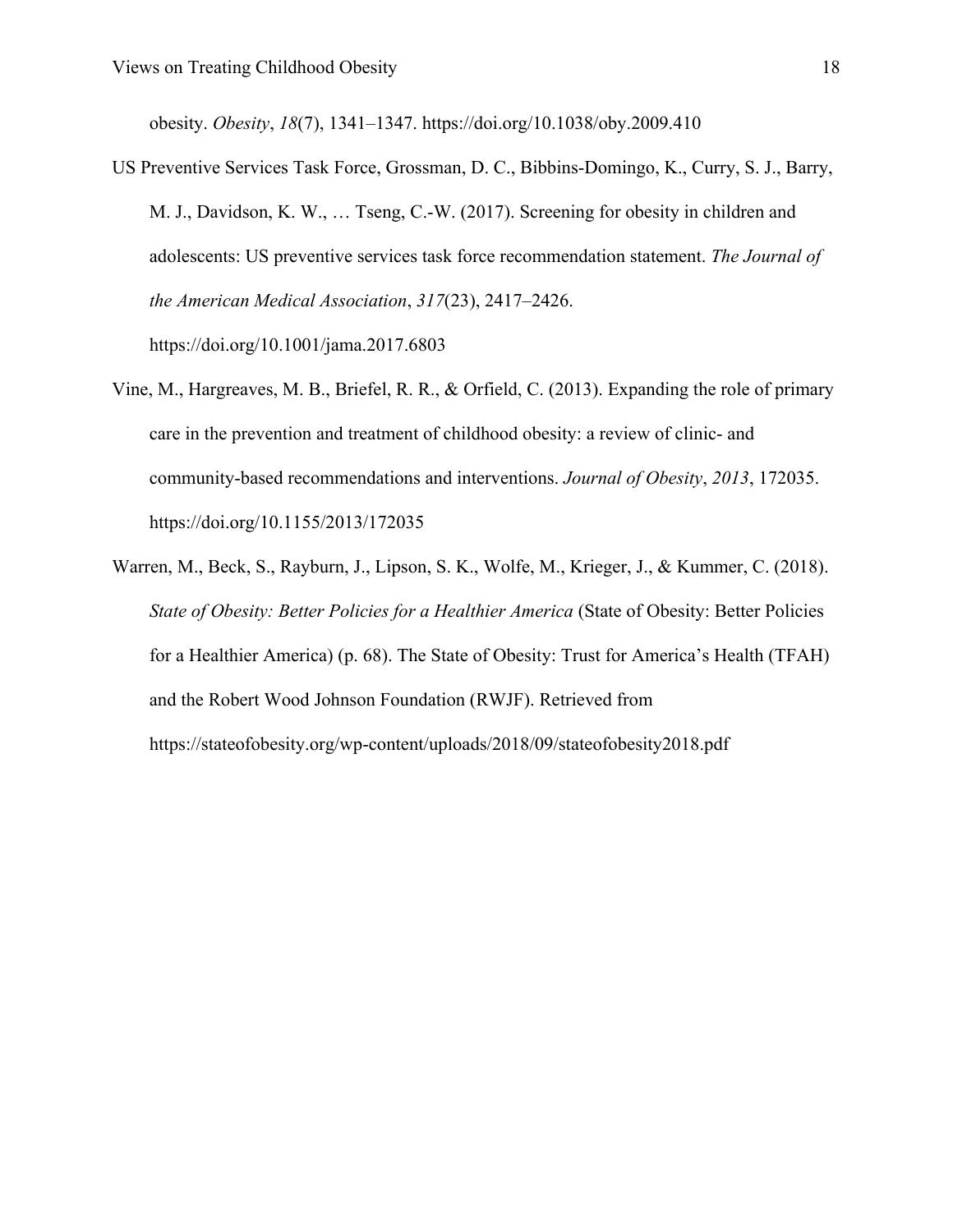*Table 1: Sample Characteristics (n=6)*

|             | <b>Specialty</b>          | <b>Years of Practice</b> |  |
|-------------|---------------------------|--------------------------|--|
| Physician 1 | <b>Family Medicine</b>    | 33                       |  |
| Physician 2 | Family Medicine           |                          |  |
| Physician 3 | <b>General Pediatrics</b> | 17                       |  |
| Physician 4 | <b>Family Medicine</b>    | 38                       |  |
| Physician 5 | <b>Family Medicine</b>    | 24                       |  |
| Physician 6 | <b>Family Medicine</b>    | 29                       |  |

*Table 2:*

*Physician's Perception on their Competency and Ability to Treat Childhood Obesity*

|                                       | Strongly | Somewhat | Somewhat | Strongly |
|---------------------------------------|----------|----------|----------|----------|
|                                       | Agree    | Agree    | Disagree | Disagree |
| I feel competent giving diet          |          |          |          |          |
| counseling to my patients with        |          |          |          |          |
| childhood obesity*                    |          |          |          |          |
| I feel competent giving exercise      |          |          |          |          |
| counseling to my patients with        |          |          |          |          |
| childhood obesity                     |          |          |          |          |
| I am usually successful in helping my |          |          |          |          |
| patients with obesity lose weight     |          |          |          |          |

*\* One physician altered the statement to "I feel competent giving nutrition counseling to my patients with childhood obesity" rather than diet counseling. This physician stressed that they do not use the word diet when communicating with patients and instead feels competent giving nutrition counseling.*

*Table 3:*

*Barriers to Effective Treatment and the Frequency Mentioned by Physicians*

| <b>Barriers to Effective Treatment</b> | Frequency      | Comment                                                                                                                                                            |
|----------------------------------------|----------------|--------------------------------------------------------------------------------------------------------------------------------------------------------------------|
| Lack of External Support               | 6              | Includes lack of support from<br>parents/families, peers, and society.                                                                                             |
| Accessibility of Fast Food             | $\overline{4}$ | Physicians emphasized the ease of getting fast<br>food meals, and the excessive advertisements<br>for fast food locations                                          |
| Lack of Personal Motivation            | 3              |                                                                                                                                                                    |
| <b>Insurance Limitations</b>           | 3              | Physicians emphasized the lack of extenders,<br>nutritional counseling and programs that they<br>could refer people to that would also be<br>covered by insurance. |